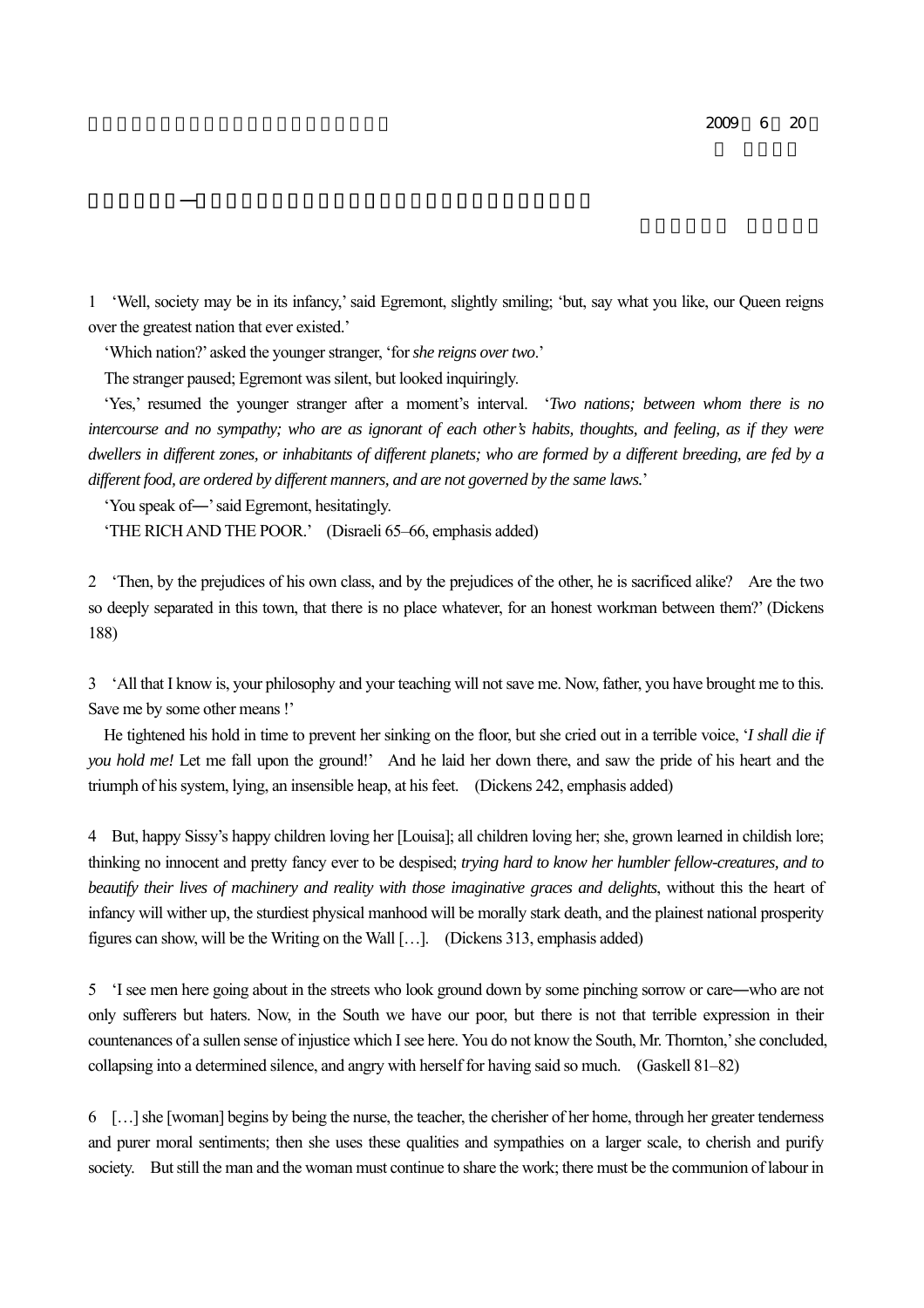the large human family just as there was within the narrower precincts of home. (Jameson 29)

7 'And I say, that the masters would be trenching on the independence of their *hands*, in a way that I, for one, should not feel justified in doing, if we interfered too much with the life they lead out of the mills. Because they labour ten hours a-day for us, I do not see that we have any right to impose leading-strings upon them for the rest of their time.' (Gaskell 121, emphasis added)

8 It was the most terrible place she had ever been in in her life. To say that to herself restored the original meaning of the word "terrible": it provoked terror, even a kind of awe. To think of being that man, wrestling with the heavy awkward lumps of metal in that maelstrom of heat, dust and stench, deafened by the unspeakable noise of the vibrating grid, working like that for hour after hour, day after day [. . .]. That he was black seemed the final indignity: her heart swelled with the recognition of the spectacle's powerful symbolism. He was the noble savage, the Negro in chains, *the archetype of exploited humanity, quintessential victim of the capitalist-imperialist-industrial system*. It was as much as she could do to restrain herself from rushing forward to grasp his hand in a gesture of sympathy and solidarity. (Lodge 90, emphasis added)

9 On one of the lawns a gardener, a young black in olive dungarees, is pushing a motor mower up and down, steering carefully around the margins of the flower beds, and between the reclining students. When they see that they will be in his way, the students get up and move themselves and their belongings, settling like a flock of birds on another patch of grass. The gardener is of about the same age as the students, but no communication takes place between them―no nods, or smiles, or spoken words, not even a glance. There is no overt arrogance on the students' part, or evident resentment on the young gardener's, just a kind of mutual, instinctive avoidance of contact. Physically contiguous, they inhabit separate worlds. It seems a very British way of handling differences of class and race. (Lodge 277)

## Works Consulted

Bergonzi, Bernard. *David Lodge*. London: Northcote, 1995.

Bodenheimer, Rosemarie. *The Politics of Story in Victorian Social Fiction*. Ithaca: Cornell UP, 1988.

Burton, Robert S. "Standoff at the Crossroads: When Town Meets Gown in David Lodge's *Nice Work*." *Critique* 35 (1994): 237–43.

Dickens, Charles. *Hard Times*. 1854. London: Penguin, 1985.

Disraeli, Benjamin. *Sybil*. 1845. Oxford: Oxford UP, 1981.

Eagleton, Terry. "The Silences of David Lodge." *New Left Review* 172 (1988): 93–102.

- Elliot, Dorice Williams. "The Female Visitor and the Marriage of Classes in Gaskell's *North and South*." *Nineteenth-Century Literature* 49 (1994): 21–49.
- Gallagher, Catherine. *The Industrial Reformation of English Fiction: Social Discourse and Narrative Form 1832*–*1867*. Chicago: Chicago UP, 1985.

Gaskell, Elizabeth. *North and South*. 1854. Oxford: Oxford UP, 1982.

Gay, Penny, Judith Johnston, and Catherine Waters, eds. *Victorian Turns, Neo Victorian Returns: Essays on Fiction and Culture*. New Castle upon Tyne: Cambridge Scholars, 2008.